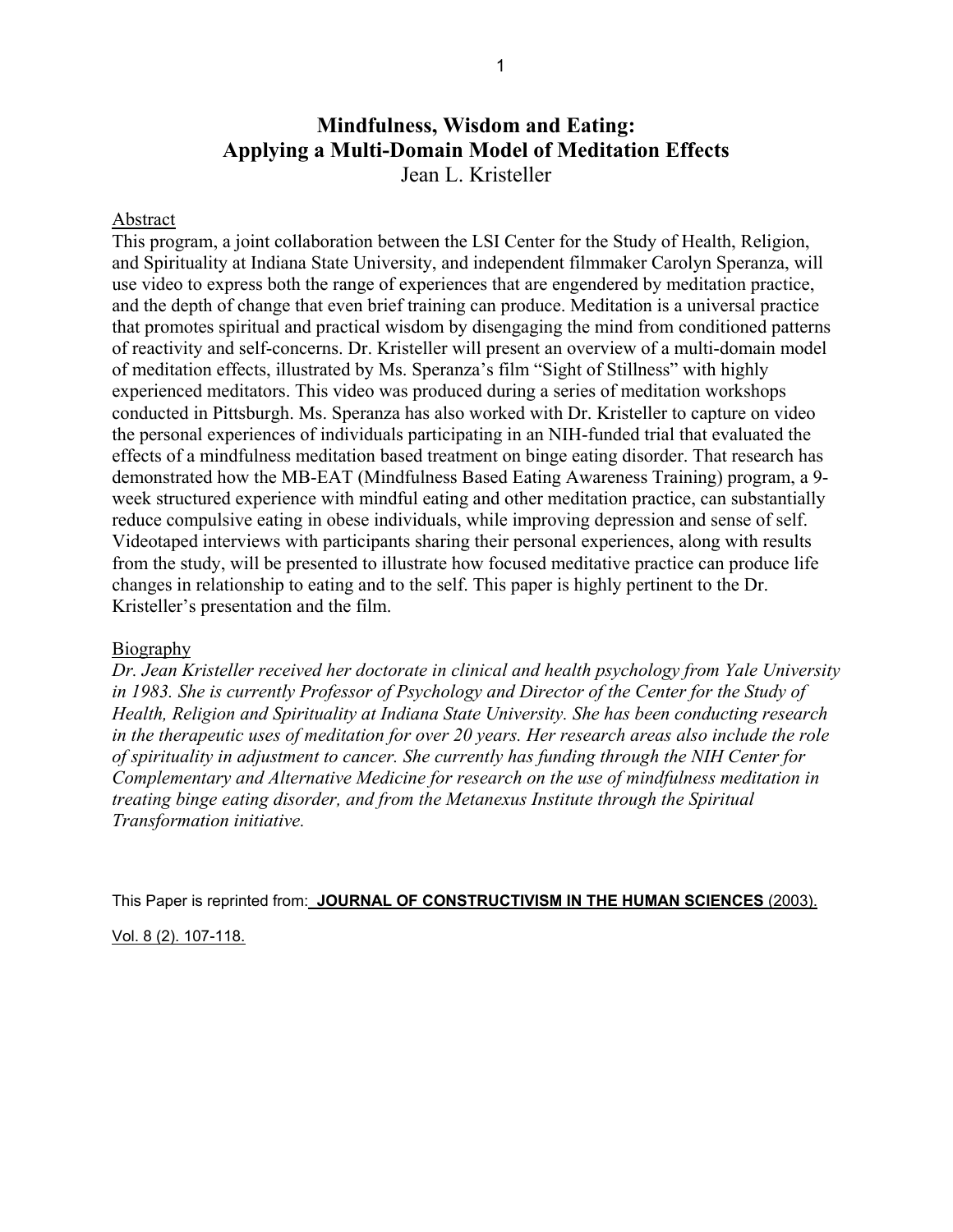The Buddha, in his first teachings, identified meditation as the most important element on the noble eightfold path to bring into existence right action, right speech, right livelihood, right effort, right understanding and right thought. These areas map fairly well onto how we can now construe major dimensions of human functioning from a contemporary perspective: physiological, cognitive, emotional, behavioral, relation to self and others, and spiritual. This paper will examine how meditation practice may be brought to bear in re-regulating each of these six domains of functioning, particularly as they relate to creating more balanced relationships with food and eating.

 Meditation has been used for promoting general well-being, as well as for treatment of anxiety, addictions, pain management, and as an adjunct to psychotherapy (Marlatt & Kristeller, 2000; Rubin, 1996; Kabat-Zinn, Massion, Kristeller et al., 1992). Numerous models (Austin, 1999; O'Connell & Alexander, 1994) have been presented regarding the mechanisms of the effects of meditation. While meditation is often simplistically represented as a "relaxation" technique, it appears to be better construed as a means for promoting self-awareness and general self-regulation, for decreasing emotional reactivity, and for enhancing insight and the integration of perceptual, cognitive, and behavioral aspects of human functioning.

Our relationship to food and eating – which might be viewed as a somewhat mundane aspect of ourselves, limited to behavior and in the service of survival – can also be considered to encompass each of these earlier mentioned domains of functioning. Furthermore, examining our relationship to food can provide a valuable picture into how the most basic processes of the body – the necessary ingestion of nutrition and energy – become highly conditioned and enveloped within constructed meaning. It is extraordinarily common in our food abundant society for "unwise" eating patterns to develop and become entrenched, resulting in eating disorders and obesity. Patterns developed since childhood interact with societal pressures to override basic nutritional needs. Food as a viable source of pleasure and emotional satisfaction

2 and 2 and 2 and 2 and 2 and 2 and 2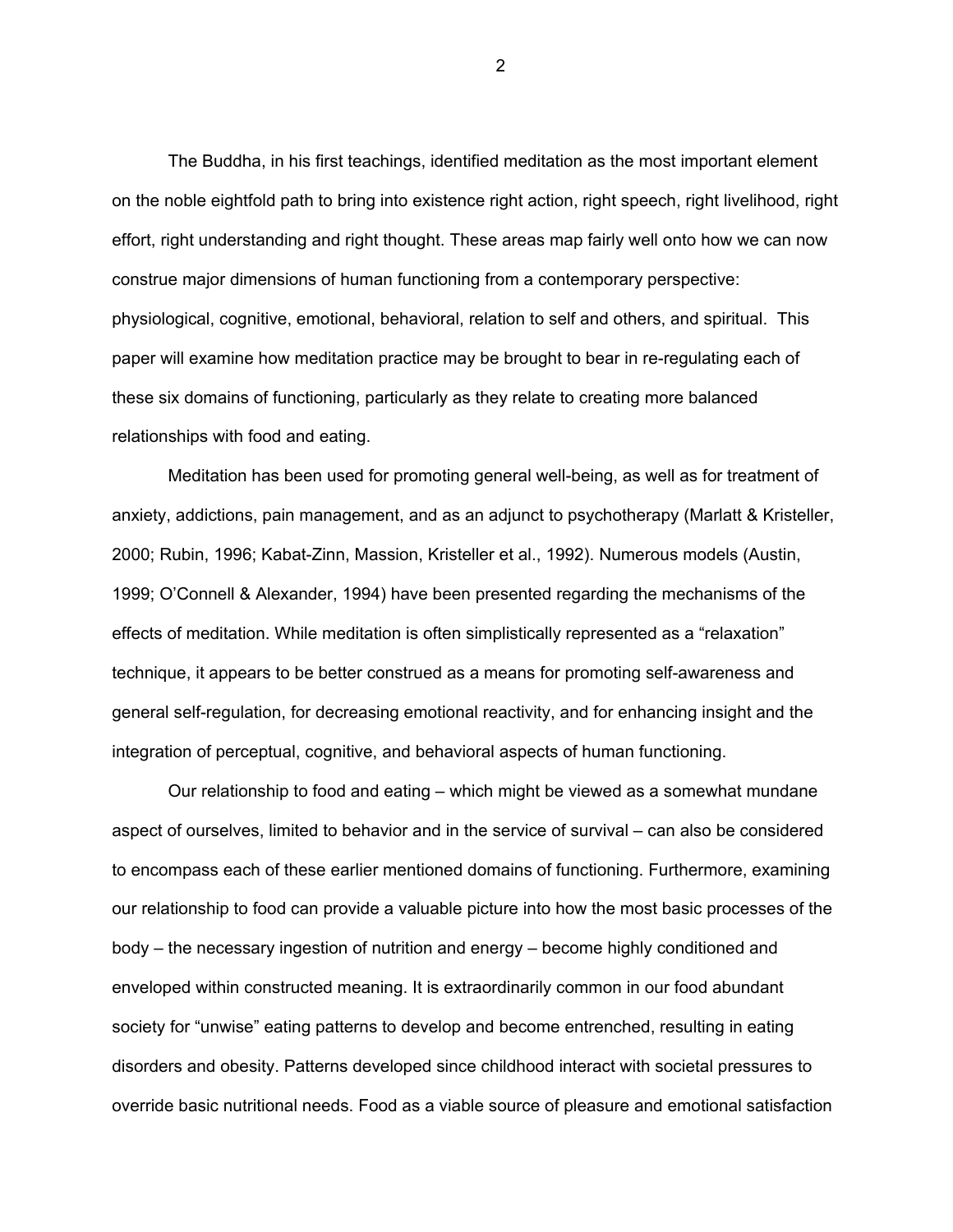becomes distorted. Self-observations of disregulation are reinforced by endless social instructions as to what type of eating is most correct, healthy or appropriate. We often try to drag ourselves out of patterns of overeating, overindulgence, and over-attachment by rigid adherence to diets or even fasting, efforts that may increase a sense of control but provide little balance. We have created structures and habits related to our eating, and when they become counterproductive, we often try to create alternatives that are equally poorly informed by the very real needs – both physiological and psychological – that food serves.

Buddha taught the middle way – not just as a reaction against the extreme asceticism of the yogis of his time – but as a challenge to find a truer place of wisdom and balance. He recognized that the opposite of grasping is not avoidance, but being able to hold the object of desire more gently and mindfully. How might this middle way translate into finding a place of balance in relation to our desires for food and for eating? And by extension, can finding such a place of balance in relation to our eating and the role of food in our lives teach more important messages about seeking wisdom in other arenas, perhaps ones that may even be easier to negotiate and revalue mindfully? The concept of wisdom is increasingly being examined as a psychological construct (Sternberg, 1990), but often in a more limited way than within Buddhist psychology. This paper proposes the perspective that "wisdom" is an emergent process that occurs when the immediate, generally self-protective reactions of the conditioned mind are suspended, and integration of more complex processing is allowed to occur. This type of "wisdom" can therefore occur within any domain of functioning, and need not entail any amount of intellectual processing, as is often implied in Western concepts of wisdom; often, while meditating, this result of this process is experienced as a sense of "knowing" that one has identified a true or wise perspective on a problem for oneself. The actual content or problem solved may not be profound, but the solution is experienced as balanced and unconflicted. Using Meditation in the Clinical Treatment of Eating Disorders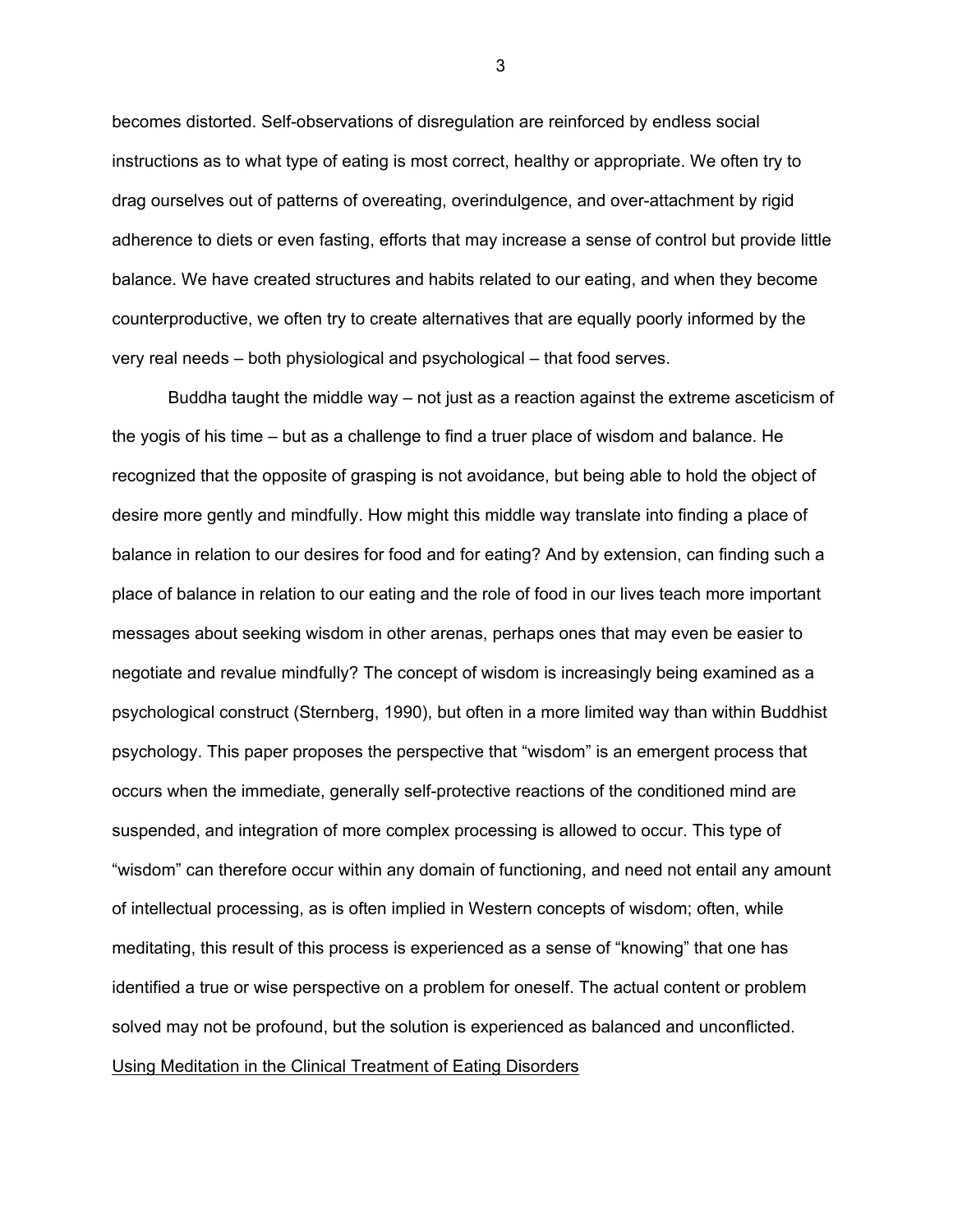The first exercise that Jon Kabat-Zinn uses in his widely respected mindfulness meditation program (Kabat-Zinn, 1990) at the University of Massachusetts Medical Center is his "raisin" meditation. In this meditation the goal is to experience observing and eating a single raisin as completely and mindfully as possible – as if one has never eaten a raisin before. He uses this exercise as path into mindfulness, as a way to illustrate how mindful awareness can be brought to every aspect of daily life, and as a way to de-mystify the process of mindfulness meditation that will be introduced to participants over the following 2 months. Although this "raisin meditation" takes only a few minutes, it is not uncommon for individuals to report it having a meaningful impact on their subsequent experience of eating and food.

While I was working at the University of Massachusetts Medical Center, I was deeply influenced by Jon's work. I had been developing a meditation-based intervention for compulsive eaters before I went to UMMC that was originally based on mantra meditation and relaxation techniques, coupled with cognitive-behavior therapy. This intervention was informed by principles of self-regulation (Schwartz, 1975), evidence from sensory deprivation research (Suedfeld & Kristeller, 1982 ; Kristeller, Schwartz & Black, 1982), and the growing evidence suggesting that chronic dieters and compulsive eaters were disengaged from internal selfregulatory systems of eating control, and overly influenced by external cues, belief systems, or emotional signals (Rodin,1981; Kristeller & Rodin,1989).

 We have expanded this early work, creating an 8-week program for individuals with Binge Eating Disorder (BED) that teaches basic mindfulness meditation techniques and focused meditative exercises that engage experiences of hunger, satiety, eating awareness and appreciation, recognition of the distorted thoughts that often accompany urges to eat, and the pervasive sense of self-loathing that these individuals often report. In a pilot study with 18 overweight women who met criteria for BED–eating excessively large amounts of food and feeling out of control, generally several times per week -- we found that this program significantly decreased frequency and intensity of binging,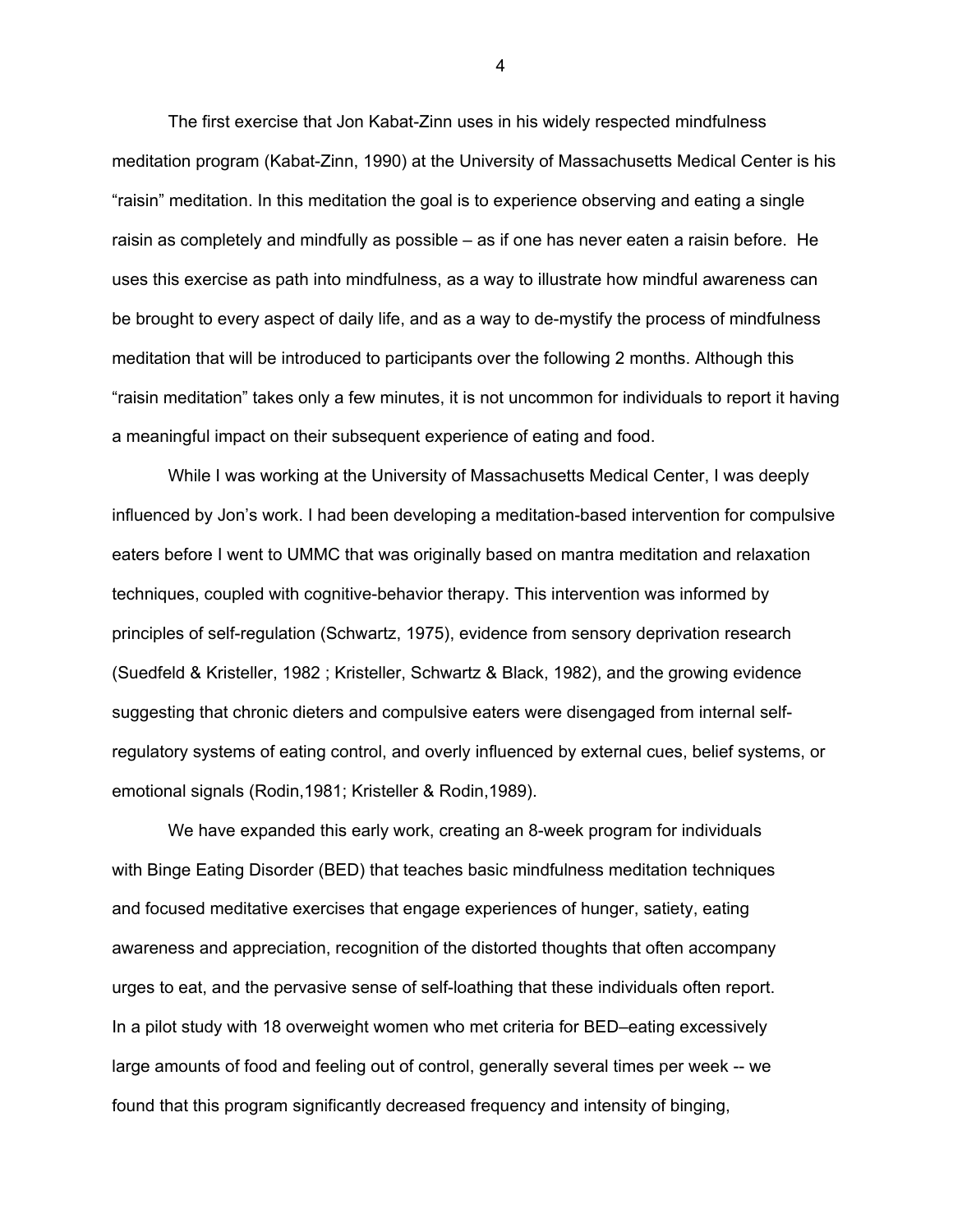improved mood, and increased a general sense of self-control and self-worth (Kristeller & Hallett, 1999).

We are currently evaluating this intervention further with obese men and women who are enrolled in a randomized clinical trial. All are at least 30% overweight and some participants have weighed over 300 lbs. for most of their adult life. Their average age is about 40, and some of them are over 60. Almost all have a history of trying numerous diets; many have given up hope of ever having control over their eating. Many are seriously depressed. Some of them are on medical disability due to their weight; others hold down highly skilled jobs. Quite a few are teachers, nurses or other professionals.

 The current treatment encompasses a number of elements designed to increase mindfulness. One important element is training in basic meditation techniques – both extended sitting meditation for about 20 minutes per day, and "mini-meditations", which provide a means to bring focused awareness into the everyday environment. Another element is re-engaging the body through focused breathing, body awareness and simple yoga movements. Often these individuals abhor their bodies, feeling both disconnected from them and totally defined by them at the same time. Meditative breathing serves as both a relaxation component and as an important meditative tool (Haruki & Takase, 2001; Lehrer, 1999) by re-regulating the balance of the autonomic nervous system and by providing a link to physiological processes that can be directly experienced, yet is not threatening. In addition, different focused meditations are used during each week of treatment; these guided meditations ask participants, in the safe space of the group, to engage 'bare awareness' in relation to their experience of food, hunger, feeling full, thoughts about food and eating, and emotions. About half involve use of actual food, expanding the raisin meditation to chocolate cake, cheese, crackers – and a whole meal that participants create themselves. Also important is a forgiveness meditation that raises issues of anger and hurt toward both themselves and to others, and teaches the ability to accept these feelings nonjudgmentally. Finally, we engage what might be called "spiritual wisdom", asking them to find a

 $5\,$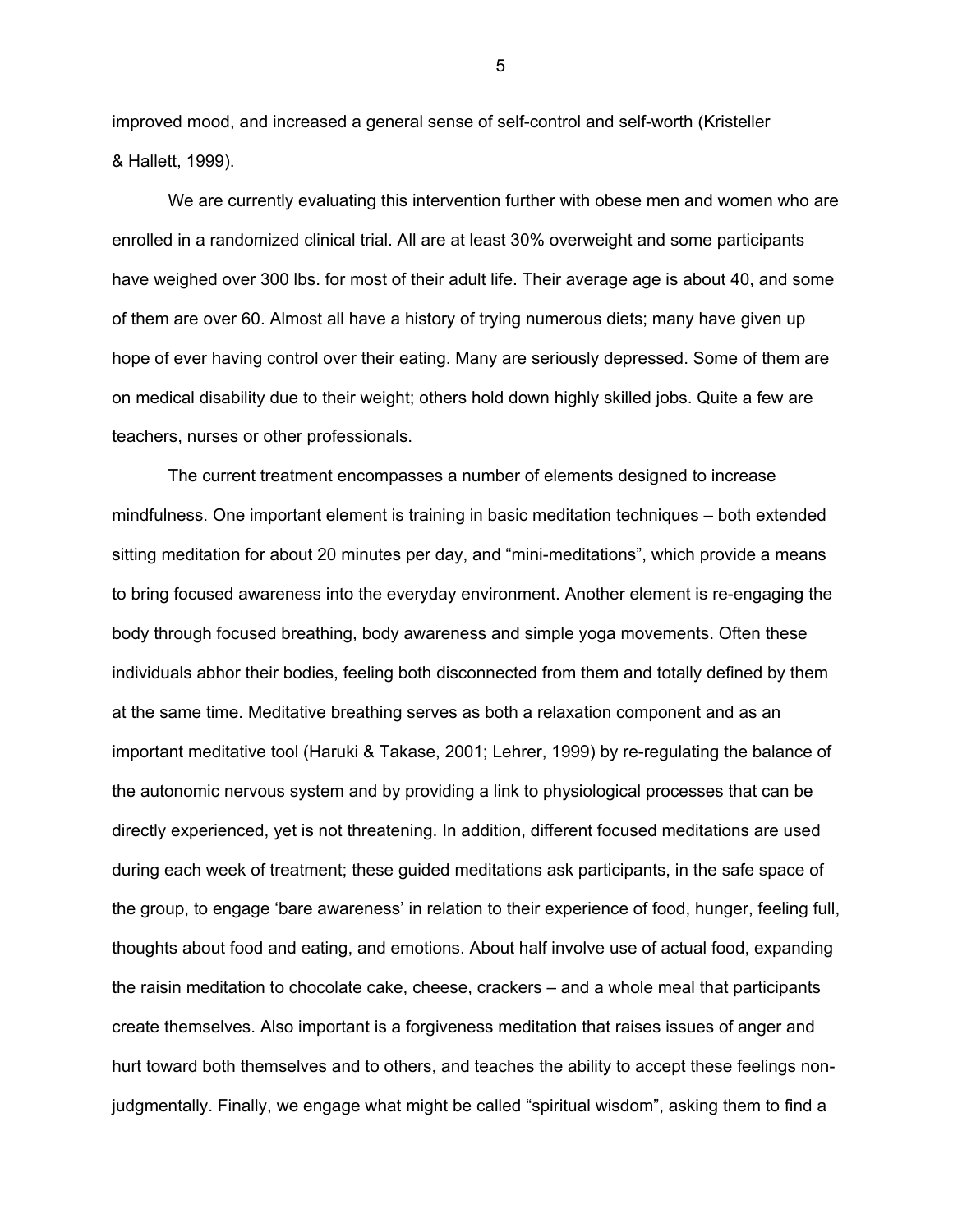place of inner peace and awareness that can connect them to higher purpose, values and strength.

The following represents a focused meditation on the experience of eating:

"Centering yourself in your chair, in your body, gently close your eyes and bring your attention to your breath. Be aware of your breath moving in, flowing down toward your stomach, flowing out again through your nose. Relax your stomach, being aware of the gentle movements up and down. Now bring yourself into awareness of a recent time you are planning to eat. ….What are you planning to eat? What does the food look like? How did you choose to this food? Notice the feelings you are having, the thoughts. Are you experiencing hunger? How do you know? What does that feel like? How much hunger are you feeling? … Now imagine yourself beginning to eat as you usually do. What is your mouth doing? How fast are you eating? What are your thoughts? Continue eating as you usually would. … You have now eaten most of the food. How full are you? How do you know? … What are your thoughts? What are your feelings? What do you want to do now? … What is your breath doing?… Now bring your attention just to your breath. Take a few slow, deeper relaxed breaths. Bring your awareness back to the feeling of sitting in your chair. Bring yourself back into the space of the room, and gently open your eyes."

 This exercise incorporates several of the domains mentioned above: physical experience, thoughts, and emotion. Another aspect of the meditation is important to note. Whereas this may appear to be a type of guided imagery or even hypnosis, care is taken to be non-directive as to the nature of the experience that may arise or to the interpretation of that experience. No meaning is imposed from without; rather the message is given repeatedly that the wisdom can be found within, once the nature of the mind is simply observed, rather than being reacted to, and once patterns of reaction are disengaged.

### Meditation as a Path to Wise Eating

 $\sim$  600  $\sim$  600  $\sim$  600  $\sim$  600  $\sim$  600  $\sim$  600  $\sim$  600  $\sim$  600  $\sim$  600  $\sim$  600  $\sim$  600  $\sim$  600  $\sim$  600  $\sim$  600  $\sim$  600  $\sim$  600  $\sim$  600  $\sim$  600  $\sim$  600  $\sim$  600  $\sim$  600  $\sim$  600  $\sim$  600  $\sim$  600  $\sim$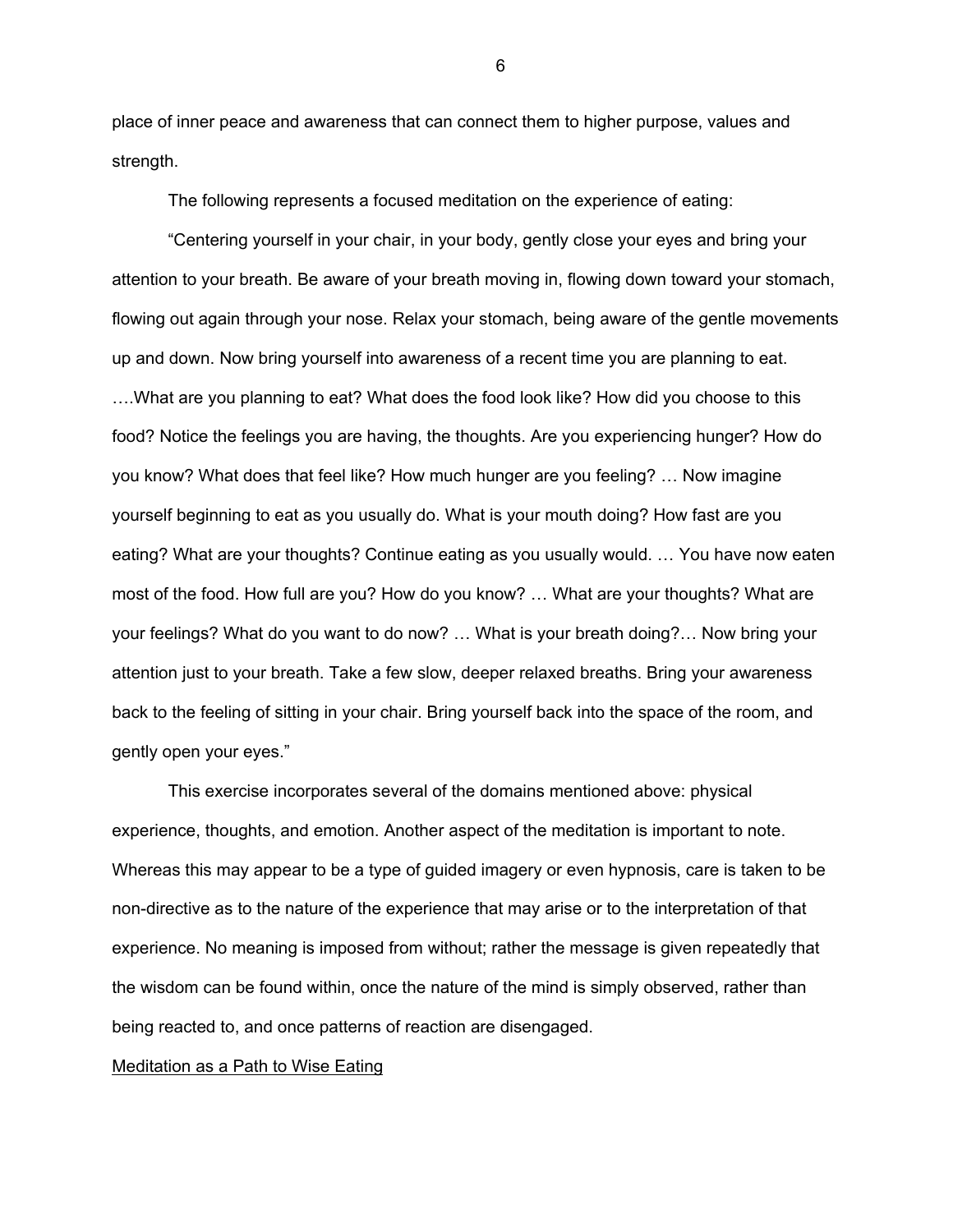How does meditation lead to balance and self-regulation in a process as complex as eating? How would a constructivist model of meditation (i.e., Delmonte, 1987) apply here? Why is changing our relationship to eating a good model for the potential of meditation as a means to self-regulation? Although eating might be viewed simplistically as a fairly primitive behavior – after all, even the lowest organisms "eat" – in fact, the act of eating can engage virtually all domains of human functioning. Furthermore, the very extent to which eating can be reduced to relatively simple components makes apparent the sheer complexity of the conditioned and constructed elements that are involved. In a food abundant society, with almost an infinite variety of choice, patterns become established that are extremely difficult to disengage.

Meditation has not been systematically studied as an intervention for eating disorders. In a randomized design, Bauhofer (1983) reported double the weight loss in individuals who practiced Transcendental Meditation in addition to a regular weight control program. Research on meditation with other addictive behaviors (Gelderloos et al., 1991), including alcohol (Marlatt et al., 1984; Brooks & Scarano, 1985)), smoking and other drug addictions (O'Connell & Alexander, 1994; Monahan, 1977), suggests it to be effective for producing changes to many of the factors relevant to BED. The mechanisms posited to be involved--an alternative means for relief from distress, personal empowerment/sense of perceived control, a heightened ability to resist impulsive urges, a " deconditioning " of habitual behaviorial patterns--could all be presumed to be applicable to the compulsive aspects of BED, including elevated anxiety and dysphoria, distorted and reactive thinking patterns, and severely disturbed awareness of normal physiological cues related to food intake.

Our treatment program appears to produce effects across multiple domains of functioning: physical, emotional, behavioral, cognitive, relation to self and others, and spiritual. In each arena, our goal is to lead the individual to recognizing a deeper sense of wisdom on which to construct new experience.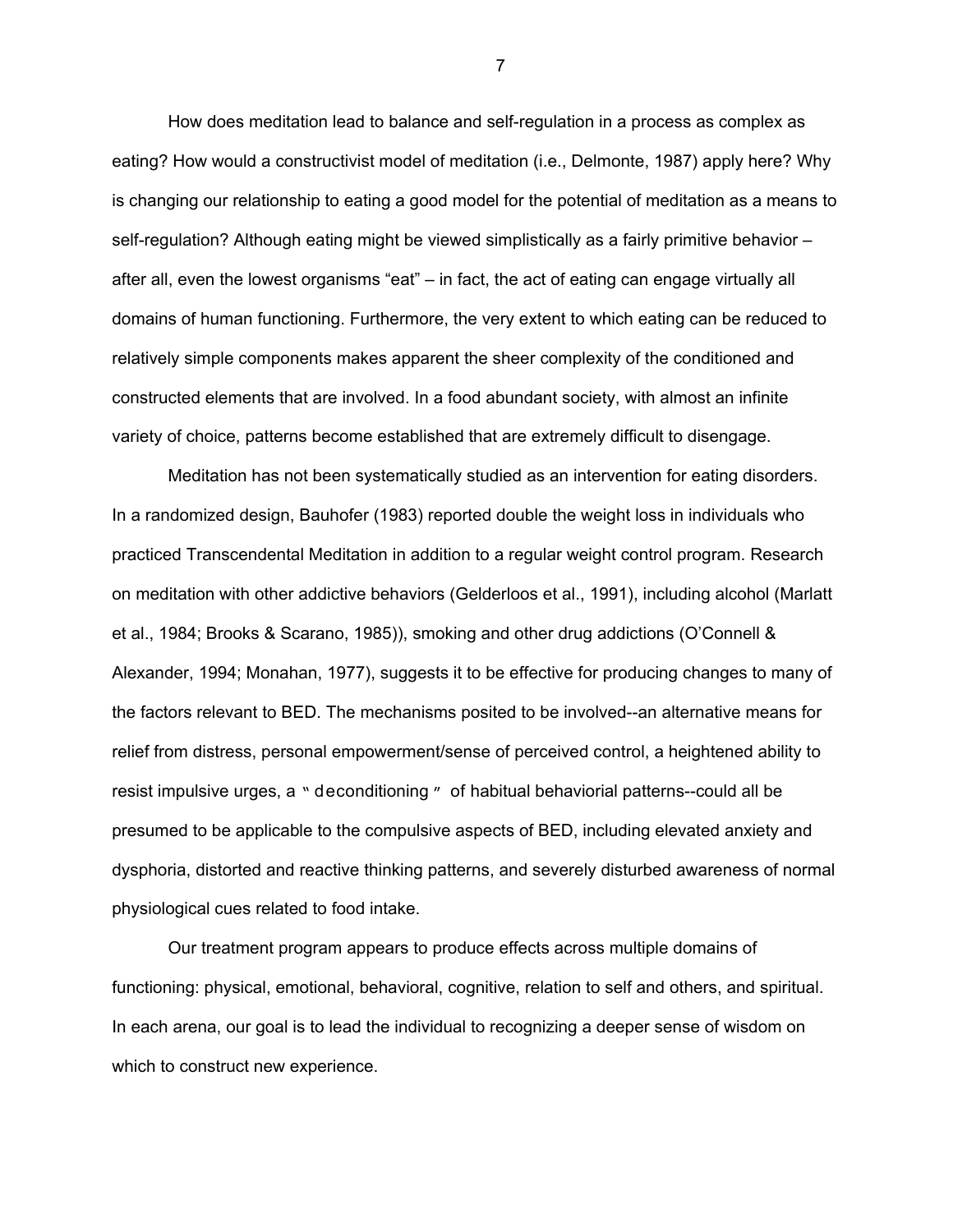Meditation and physical response. In the physical realm, food and eating, in contrast to other addictions, are necessary to basic survival and life. The body contains numerous natural feedback signals for hunger and satiety for initiating and terminating eating, from the mouth to the gut. These signals are sensitive to blood sugar levels (you will salivate more to a food if you haven't eaten for a while), levels of fat deposits (individuals who are starving will almost always overeat), and hormonal feedback from individual cells of the muscles, fatty tissue and the liver. At the same time, these signals are highly conditionable and elastic, allowing for overload and flexibility to a degree that other physiological systems, such as our need for sleep or water, do not have. While most of us ignore or override our hunger and satiation signals on occasion, individuals with eating disorders, whether binge eating, bulimia or anorexia, appear to be particularly disengaged from this physiological feedback (Hetherington & Rolls, 1989; Hadigan et al., 1992). Meditation may therefore be particularly well suited to treating such problems. Unlike other compulsive behaviors in which abstinence is possible (such as smoking, drugs or alcohol), abstinence is not a possibility. Moderation and flexibility must be learned, and mindfulness meditation techniques may be particularly valuable for reconnecting the mind and the body.

Meditation and emotion. Benson (1975) originally popularized meditation as a stress management tool. Literature reviews (Delmonte, 1985) and meta-analyses (Eppley et al., 1989) have supported the value of meditation in decreasing both state and trait anxiety. Kabat-Zinn et al. (1992) found that an eight-week mindfulness meditation program was effective in significantly lowering the anxiety, panic symptoms, and level of dysphoria of subjects, an effect that remained after extended follow-up. Teasdale and his colleagues (2000) recently completed a randomized clinical trial using mindfulness meditation that substantially reduced relapse in individuals diagnosed with chronic depression. In the arena of eating disorders, meditation may also provide a particularly powerful path for re-regulation around the emotional value of eating. There is a common misperception that only individuals with eating problems eat in response to

<u>88 - Santa Amerikaanse konstantine (</u>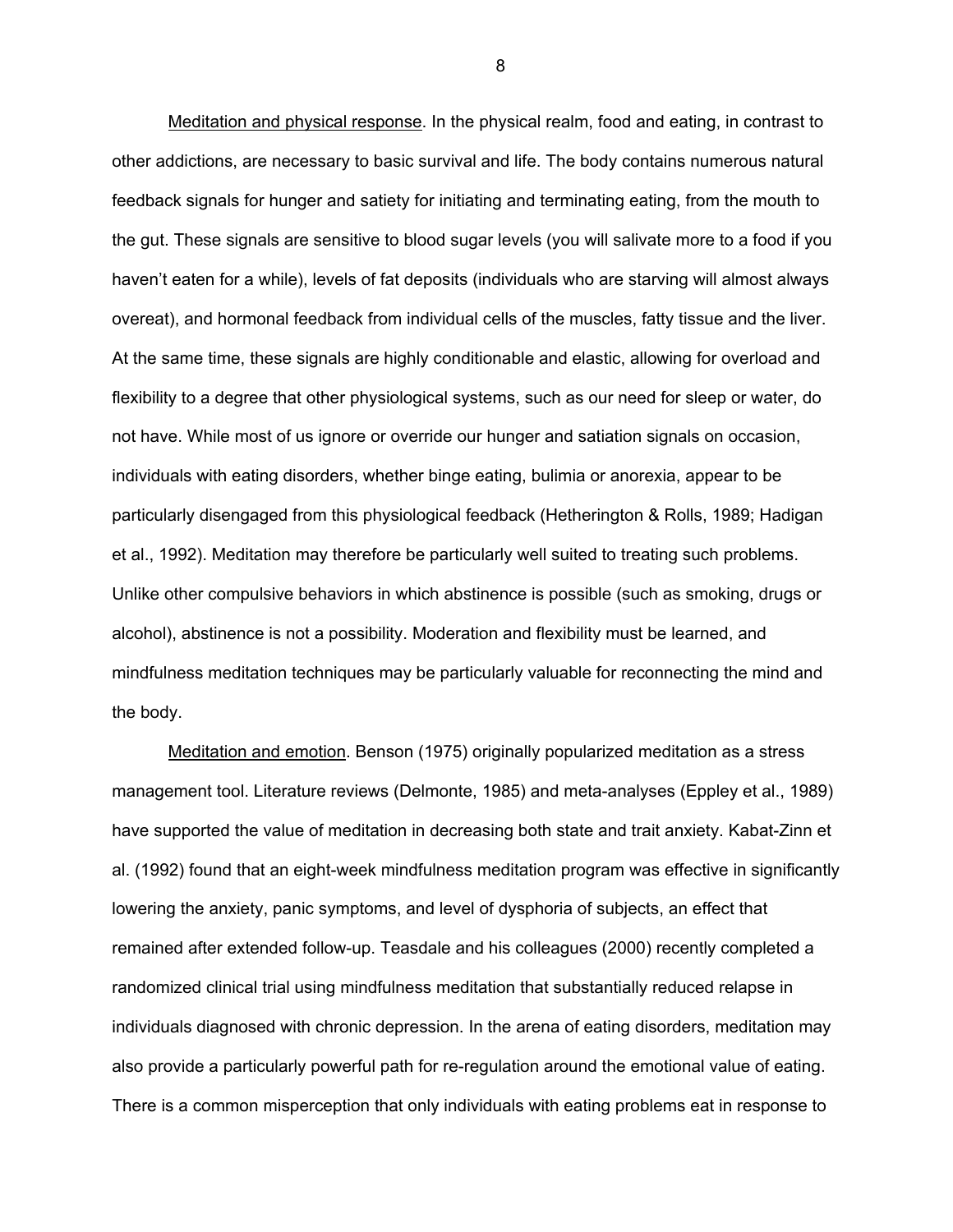stress or for other emotional reasons. In fact, for most individuals, and in virtually all cultures, food is integrally linked to meeting emotional and non-nutritive needs (Kristeller & Rodin, 1989). Food is used for celebration and for comfort. Our preference for sweet and high fat foods is biologically and genetically based, then shaped by our associations between feeding and nurturing as infants and children, and further determined by repeated exposure and cultural patterns. Yet our emotional relationship to food may take on a love-hate dimension, with food coming to represent uncontrollable and overwhelming urges as our concern about weight and dieting increase. Some of this emotional conflict is driven by investing in excessively stringent and inappropriate "rules" of food intake (i.e., fad diets) or extreme restriction that bear little relationship to actual needs or food as an appropriate source of satisfaction. Meditation practice may provide a way to bring this pendulum back into balance, to allow for living in the present, without either overly grasping or rejecting. The emotional associations to food are powerfully conditioned, and meditation may allow for a gentler and more effective disengagement than does simply taking on a new set of externally constructed and imposed rules.

Meditation and cognition. Meditation is inherently a cognitive process. It involves learning to shift and focus the attention at will onto an object of choice. The role of "bare attention" may be one of the most powerful aspects of meditation practice for individuals whose conscious mind is habitually caught up in thoughts and reactions to those thoughts. The mind is designed to construct meaning out of experience and, for most individuals, that constructed meaning is encapsulated by their conscious thoughts. One of the initial effects of meditation is acute awareness of the "monkey mind" – the continuous jumping of the thought from one point to another. Compulsions and obsessions, such as occur in eating disorders, are often powerfully directed by such thoughts, which the individual experiences as both uncontrollable and as an inherent aspect of "self". Experiencing that these thoughts are "just" thoughts – that they can be separated from the reactions they entail and need not be responded to -- can be extremely powerful in returning a sense of control to the individual. In his work with depression, Teasdale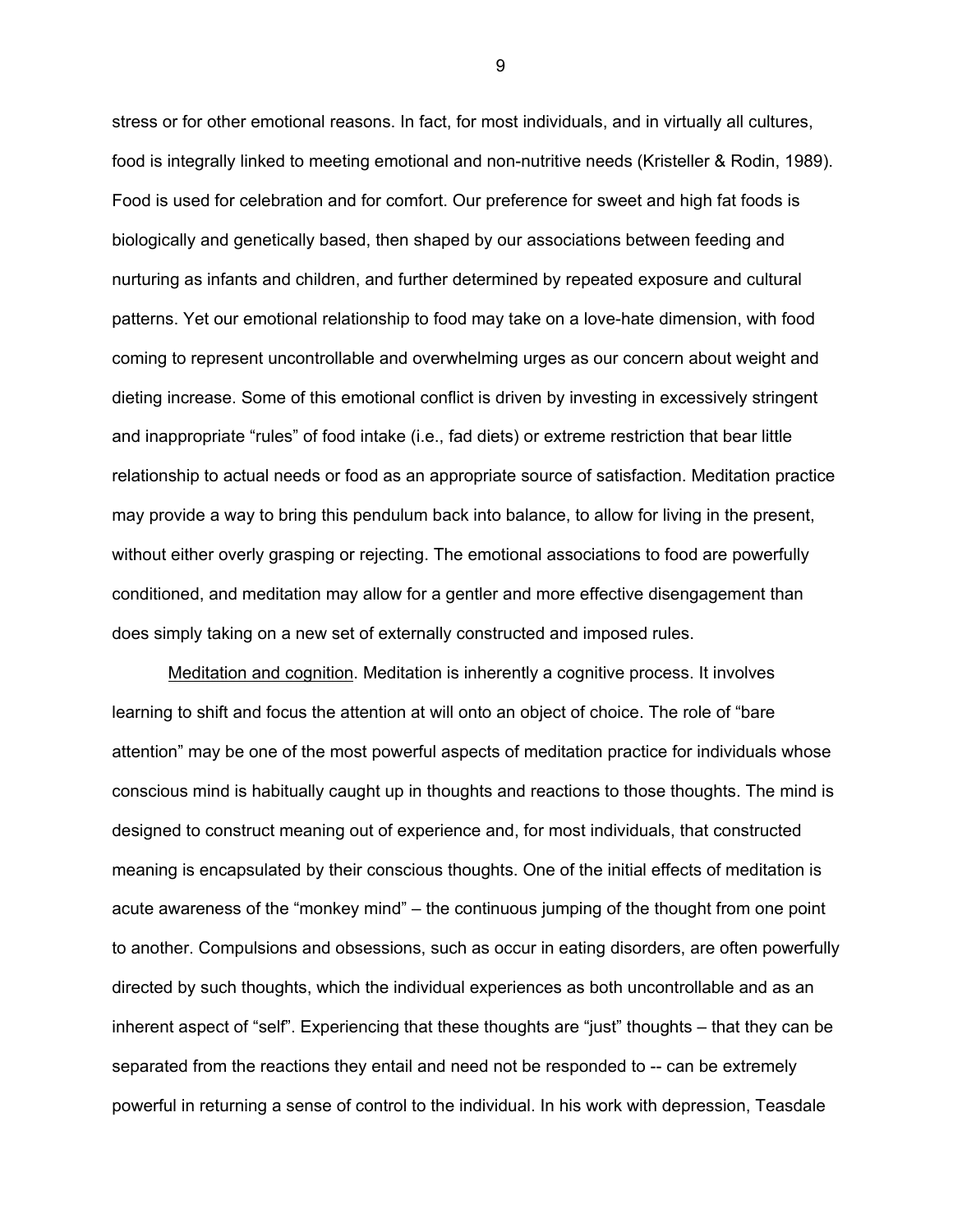and his colleagues (2002) suggest a model in which mindfulness meditation allows the individual to interrupt cascades of negative thinking that otherwise contribute to psychobiological disregulation and relapse into major depression.

Meditation and behavior. What is "right action"? How does meditation practice promote this? Participants in our treatment programs report profound contrasts between their ability to change their eating patterns by using mindfulness techniques in contrast to using a prescribed "diet". First, they find that their meditation practice allows them to simply observe their own behavior in a more useful way, as illustrated by something as simple as paying attention to eating a raisin. They are able to be "in the moment" with their eating rather than caught up in the constructed associations, both positive and negative, that food and eating engender. By learning to disengage from emotional and cognitive compulsions, they can see eating as just eating, and food as just food.

Improved Self-Concept and cultivation of spirituality. A somewhat more elusive effect of meditation may be to improve self-concept and self-acceptance, areas that are often disturbed in individuals with BED. Bono (Bono, 1984) found that a group of novice TM meditators appreciably improved their self-concept in relation to a "sitting-only" control. A more recent study (Easterlin & Cardena, 1998) found that more experienced meditators reported a higher sense of "acceptance" when under stress than did less experienced meditators.

Kornfield (1993) has written eloquently of meditation as a path to loving kindness and to opening the heart. A recent randomized study (Shapiro, Schwartz, & Bonner, 1998) with medical and premedical students showed substantial and consistent changes across all measures of well-being, including increased spirituality, in those participating in a 7-week mindfulness meditation program.

 Several elements of our program are designed to contribute to the process of engaging relationship to self and to others in a healthier way. As the group progresses, meditation is focused less on food *per se*, and more on the types of cognitions and emotions surrounding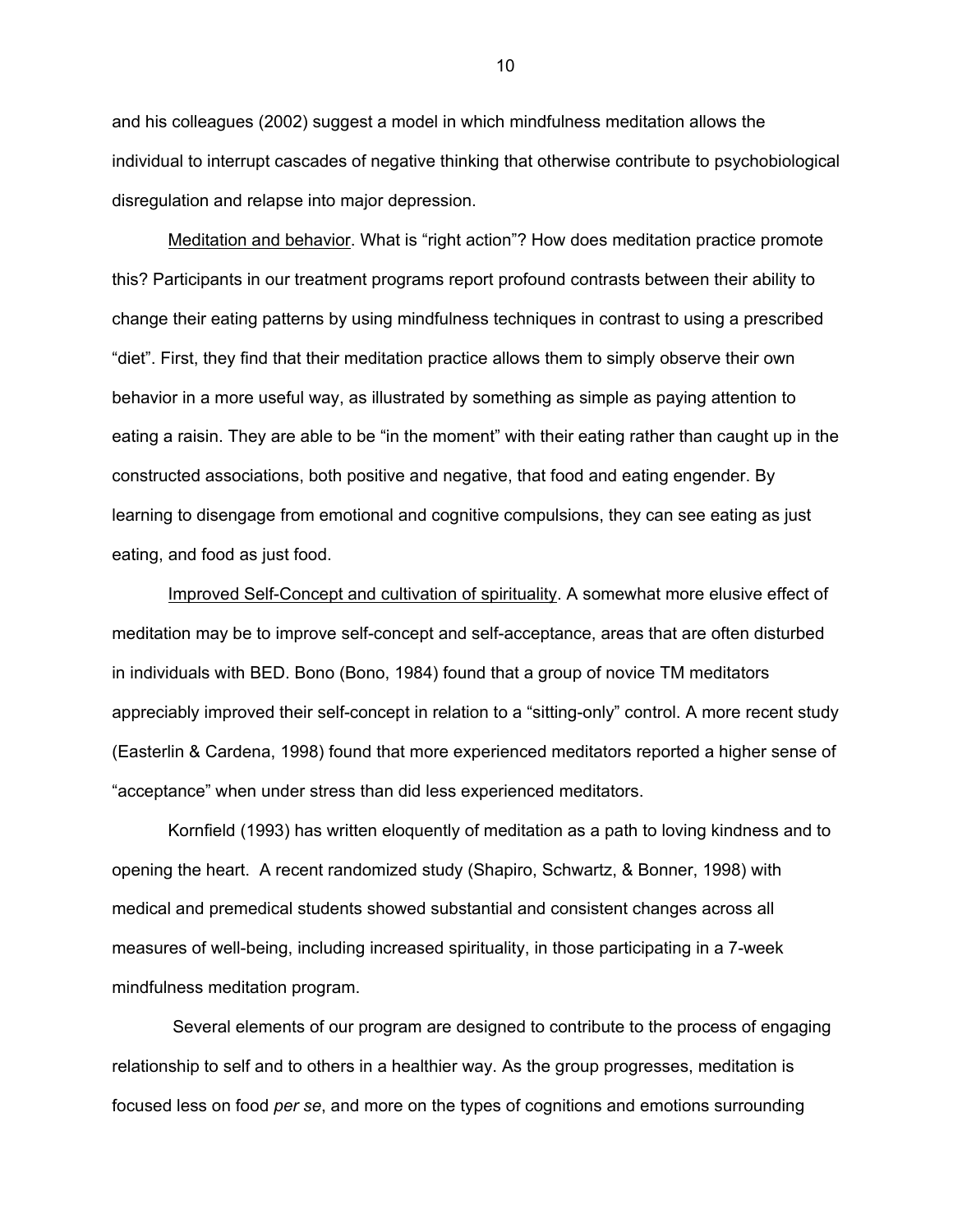eating out of control. Many of these involve self-hatred and disgust. Recognizing and then gradually disengaging from these negative cognitions leads to an improved sense of self. Meditation also appears to promote ability to re-engage parts of the self that are more loving and able to appreciate others. The members of the group often express powerful feelings of connectedness to each other, a connection that is not as evident in our control treatment groups (who use an educationally-oriented approach but have about as much group discussion and sharing). In a final session, we explicitly call on participants to identify or access whatever, for themselves, is experienced as a sense of spiritual or religious strength or source. By this point, they often report that this has become possible in relationship to their self-image and to their relationship to food and eating. It is identified as a higher – or deeper – connection to a power to disengage the conflicts related to food, and to make wiser choices.

## In Summary

 Understanding and engaging the processes of eating from a meditative perspective has proved to be a particularly powerful road into understanding the potential of mindfulness meditation as a therapeutic tool and as a path to wisdom in every domain of human functioning. As noted above, the process of eating and our relationship to food and our bodies can be seen as engaging a wide range of physiological and psychological conditioning. If meditation is conceived as a way to disengage ourselves from the wheel of *samsara*, from the bounds of endless conditioning, while allowing a full engagement with life in the moment, then examining how we relate to food brings us right up against many of these issues. Examining these processes in relation to such a common, universal, everyday experience as eating may be valuable in understanding the power of the meditative process in creating wisdom in other areas as well.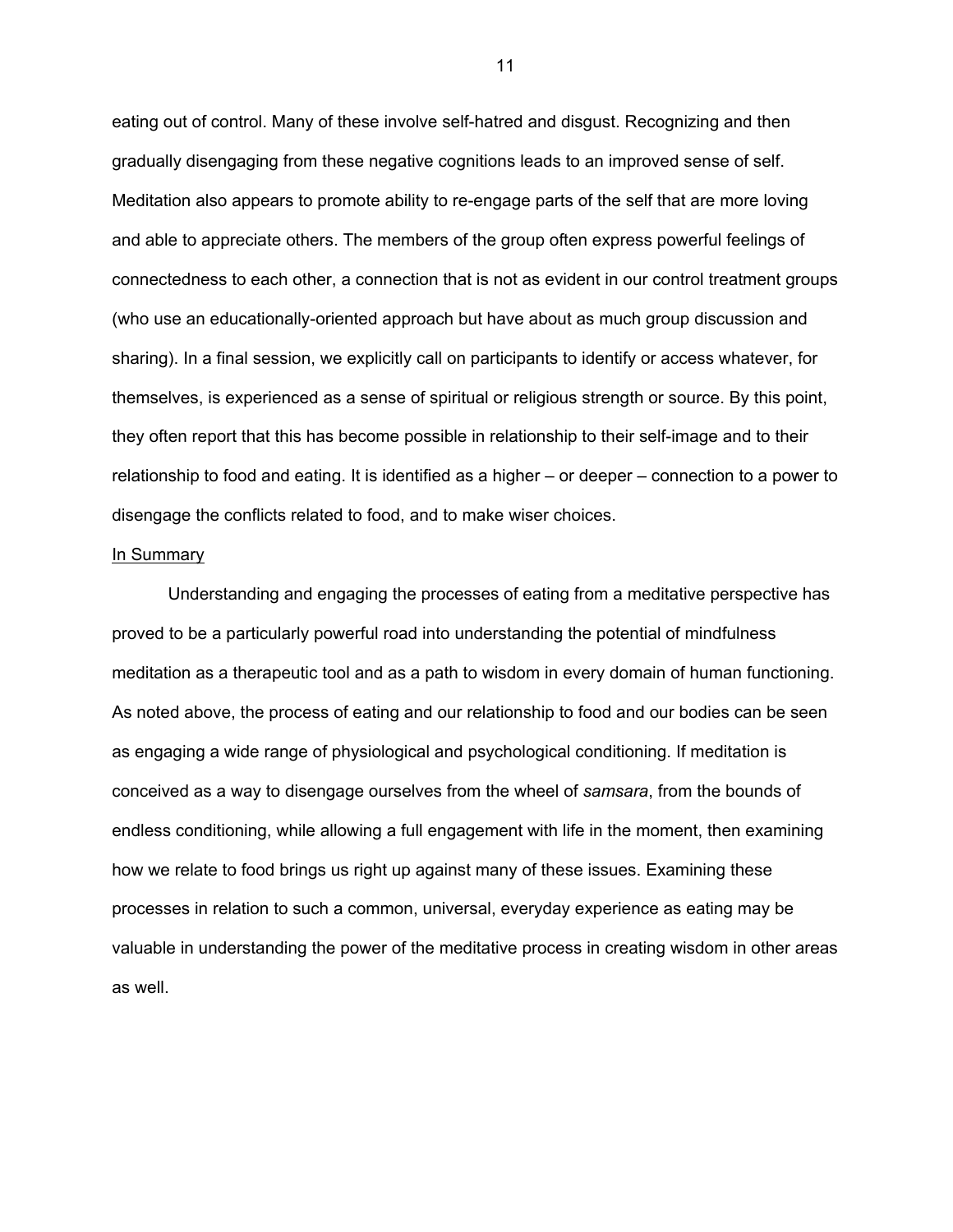#### References

Austin, J. H. (1999). Zen and the Brain. Cambridge, MA: The MIT Press.

Bauhofer, U. (1983). Das Programm der Transzendentalen Meditation in der Behandlung von Adipositas. Seelisberg, Switzerland: Maharishi European Research University.

Benson, H. (1975). The Relaxation Response. New York: William Morrow.

- Bono, J. (1984). Psychological assessment of transcendental meditation. In: Shapiro, D. H.; Walsh, R. N., eds. Meditation: Classic and Contemporary Perspectives. New York: Aldine: pp. 209-17.
- Brooks, J.S., & Scarano, T. (1985) Transcendental meditation in the treatment of post-Vietnam adjustment. Journal of Counseling & Development, 64, 212-5.
- Delmonte, M. M. (1987). Constructivist view of meditation. American Journal of Psychotherapy, 41, 286-298.
- Easterlin, B.L., & Cardena., E. (1998). Cognitive and emotional differences between short and long term Vipassana meditation. Imagination, Cognition, & Personality, 18, 69-81.
- Eppley, K.R., Abrams, A.I., & Shear, J. (1989). Differential effects of relaxation techniques on trait anxiety: A meta-analysis: Journal of Clinical Psychology,45, 957-74.
- Gelderloos, P., Walton, D., Orme-Johnson, D., & Alexander, C. (1991). Effectiveness of the Transcendental Meditation program in preventing and treating substance misuse: A review. International Journal of the Addictions, 26, 293-325.
- Hadigan, C. M., Walsh, B. T., Devlin, M. J., LaChaussee, J. L., & Kissileff, H. R. (1992). Behavioral assessment of satiety in bulimia nervosa. Appetite, 18, 233-241.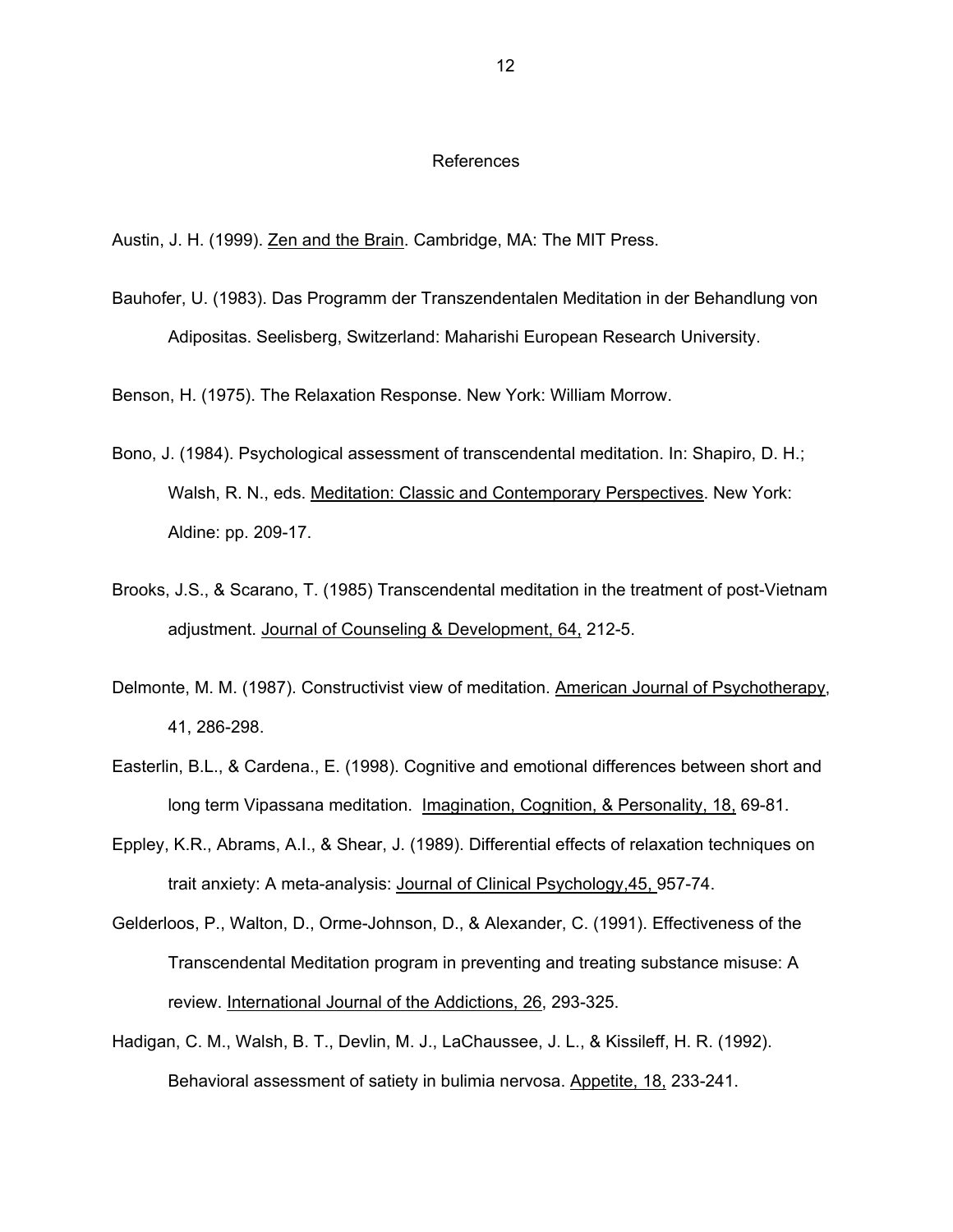- Haruki, Y. & Takase, H. (2001). Effects of the Eastern art of breathing. In Haruki, Y., Homma, I., Umezawa, A., & Masaoka, Y. (Eds.). Respiration and Emotion. Tokyo: Springer-Verlag.
- Hetherington, M.,& Rolls, B. J. (1988). Sensory specific satiety and food intake in eating disorders. In: Walsh, B. T., ed. **Eating behavior in eating disorders. Washington**, DC: American Psychiatric Press; pp. 141-60.

Kabat-Zinn, J. (1990). Full Catastrophe Living. New York, NY: Delacorte Press.

- Kabat-Zinn, J., Massion, A. O., Kristeller, J. L., Peterson, L. G., Fletcher, K. E. P. L., Lenderking, W. R., & Santorelli, S. (1992). Effectiveness of a meditation-based stress reduction program in the treatment of anxiety disorders. American Journal of Psychiatry, 149(7), 936-943.
- Kornfield, J. (1993). A Path with Heart. New York: Bantam Books.
- Kristeller, J. L., & Hallett, B. (1999). Effects of a meditation-based intervention in the treatment of binge eating. Journal of Health Psychology, 4, 357-363.
- Kristeller, J. L., & Rodin, J. (1989). Identifying eating patterns in male and female undergraduates using cluster analysis. Addictive Behaviors, 14(6), 631-642.
- Kristeller, JL, Schwartz, GE, & Black, H. (1982). The use of Restricted Environmental Stimulation Therapy (REST) in the treatment of essential hypertension: Two case studies. Behavior Research and Therapy, 20, 561-566.
- Lehrer, P**.,** Sasaki, Y., Saito, Y. (1999), Zazen and cardiac variability. Psychosomatic Medicine, 61(6), 812-821.
- Marlatt, G. A., & Kristeller, J. L. (2000). Mindfulness and meditation. In Integrating Spirituality in Treatment . Washington, D.C.: American Psychological Association.
- Marlatt, C. A., Pagano, R. R., Rose, R. M., et al. (1984). Effect of meditation and relaxation training upon alcohol use in male social drinkers. In: Shapiro, D. H., Walsh, R. N. eds. Meditation: Classic and Contemporary Perspectives. New York: Aldine; pp. 105-42.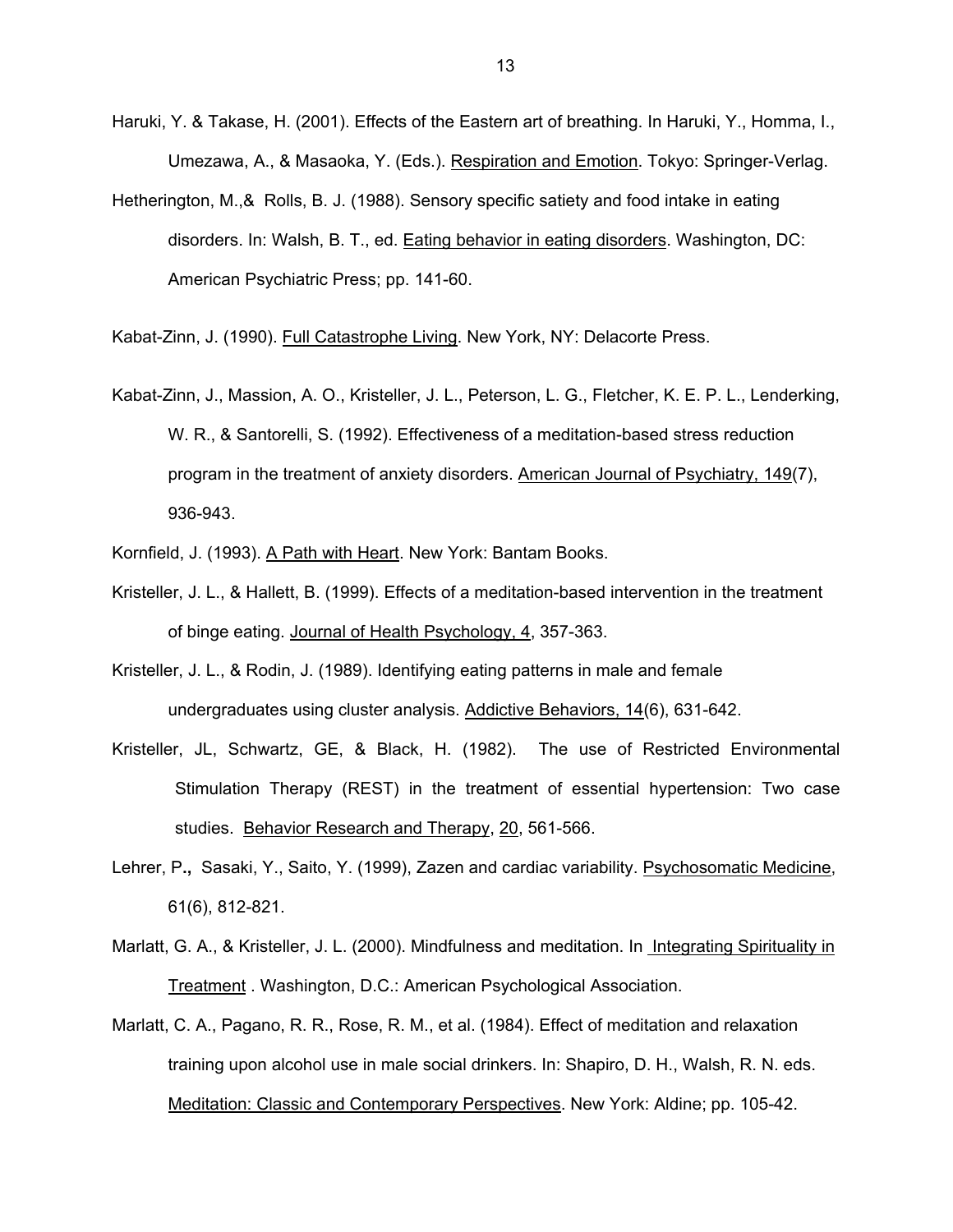- Monahan, R.J. (1977). Secondary prevention of drug dependence through the transcendental meditation program in metropolitan Philadelphia: International Journal of the Addiction, 12,729-54.
- O'Connell, D., & Alexander, C.N., eds.(1994). Self recovery: Treating addictions using transcendental meditation and Maharishi Ayaur- Veda. Binghamton, NY: Hawroth Press.
- Rodin, J. (1981). The current state of the internal-external hypothesis: What went wrong? American Psychologist, 36, 361-372.
- Rubin, J. B. (1996). Psychotherapy and Buddhism: Toward an Integration. Plenum Press. New York.
- Schwartz, G. E. (1975). Biofeedback, self-regulation, and the patterning of physiological processes. American Scientist , 63(3), 314-324.
- Schwartz, G. E. (1979). The brain as a health care system: A psychobiological framework for biofeedback and health psychology. In G. Stone, N. Adler, & F. Cohen (Eds.), Health Psychology . San Francisco: Jossey-Bass.
- Shapiro, S.L., Schwartz, G.E., & Bonner, G. (1998). Effects of dmindfulness-based stress reduction on medical and premedical students. Journal of Behavioral Medicine, 21, 581- 599.
- Sternberg, R. J. (Ed.). (1990). Wisdom. Its nature, origins, and development. Cambridge: Cambridge University Press.
- Suedfeld, P, & Kristeller, JL (1982). Stimulus reduction as a technique in health psychology. Health Psychology, 1, 337-357.